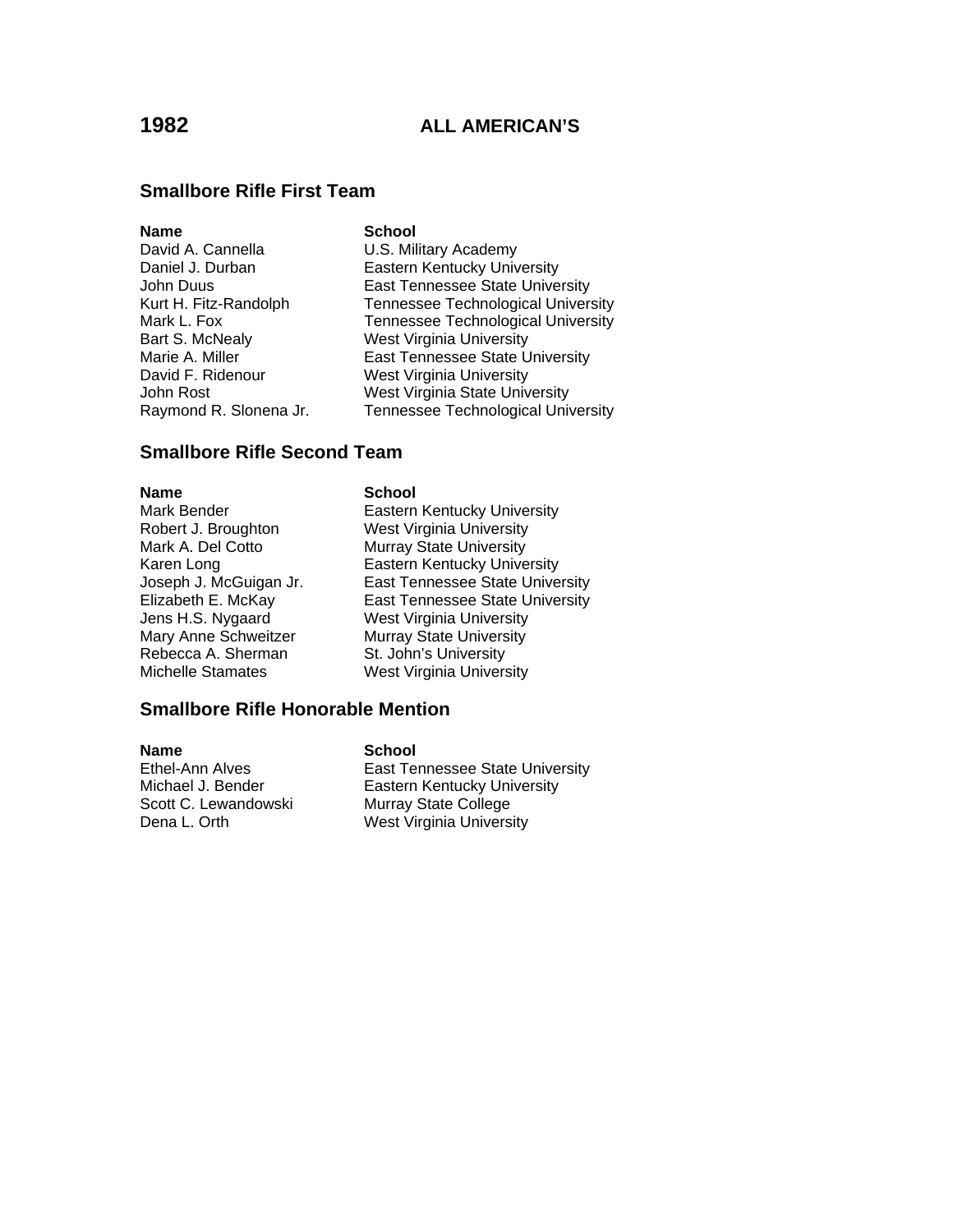## **1982 ALL AMERICAN'S**

# **Air Rifle First Team**

#### **Name** School

Robert J. Broughton West Virginia University David F. Ridenour West Virginia University

Ethel-Ann Alves East Tennessee State University John Duus East Tennessee State University Marie A. Miller **East Tennessee State University** Jens H.S. Nygaard West Virginia University John Rost<br>
Rebecca A. Sherman<br>
St. John's University St. John's University Raymond R. Slonena Jr. Tennessee Technological University<br>Michelle Stamates Terman West Virginia University West Virginia University

### **Air Rifle Second Team**

**Name School**<br>Scott S. Campbell **Scott S.** Campbell David A. Cannella **U.S. Military Academy** James W. Hudson **U.S. Naval Academy**<br>Scott C. Lewandowski Murray State Univers

West Virginia University Steve Cser Western Kentucky University<br>
Kurt H. Fitz-Randolph Tennessee Technological Uni Tennessee Technological University Kimberly A. Floer **Eastern Kentucky University** Mark L. Fox **Tennessee Technological University**<br>James W. Hudson Ju.S. Naval Academy Murray State University Karen Long **Eastern Kentucky University** Barbara Sue Mann Texas Christian University

#### **Air Rifle Honorable Mention**

| <b>Name</b>         | School                      |
|---------------------|-----------------------------|
| Daniel J. Durban    | Eastern Kentucky University |
| Terrance L. Sievert | Eastern Kentucky University |

#### **Air Rifle Special Mention**

| <b>Name</b>     | School                   |
|-----------------|--------------------------|
| Burt S. McNealy | West Virginia University |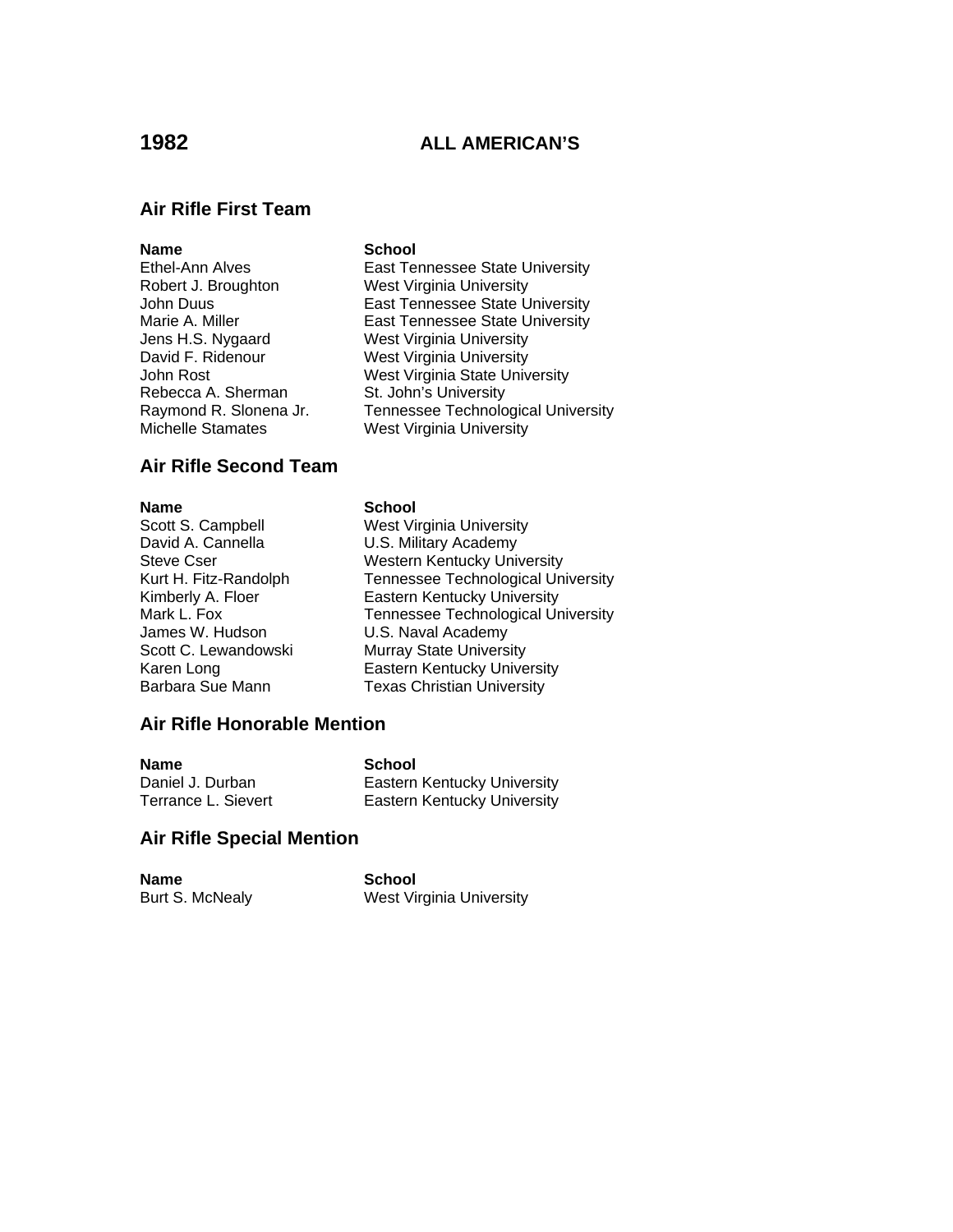### **1982 ALL AMERICAN'S**

### **Free Pistol First Team**

| <b>Name</b>          | <b>School</b>                         |
|----------------------|---------------------------------------|
| Michael D. Boehle VI | U.S. Naval Academy                    |
| Matthew A. Bucholz   | The Citadel                           |
| Alan C. Guarino      | U.S. Military Academy                 |
| Duncan F. Hughes     | Massachusetts Institute of Technology |
| Kevin C. Jennings    | U.S. Naval Academy                    |
| Steven L. Kent       | U.S. Military Academy                 |
| Joseph Mayo          | Massachusetts Institute of Technology |
| Eddie L. Norris      | U.S. Air Force Academy                |
| Bernt L. Oydna       | U.S. Naval Academy                    |
| Jon M. Williams      | Massachusetts Institute of Technology |
|                      |                                       |

### **Free Pistol Honorable Mention**

| Name             | School             |
|------------------|--------------------|
| James W. Wilhelm | U.S. Naval Academy |

### **Standard Pistol First Team**

#### **Name** School

Michael D. Boehle VI U.S. Naval Academy<br>Steven K. Collins Niagara Community C Steven K. Collins **Niagara Community College**<br>
Joseph Mayo **National Massachusetts Institute of Te** Massachusetts Institute of Technology Brian B. Meier **U.S. Air Force Academy**<br>
Paul A. Menninger **U.S. Naval Academy** Paul A. Menninger U.S. Naval Academy U.S. Air Force Academy Bernt L. Oydna U.S. Naval Academy<br>Bradley J. Robert U.S. Air Force Acade Bradley J. Robert U.S. Air Force Academy<br>
Ralph E.D. Sorrell U.S. Military Academy U.S. Military Academy Mark B. Stewart Sam Houston State University

#### **Standard Pistol Honorable Mention**

**Name** School

Curt R. Brandt **U.S. Military Academy**